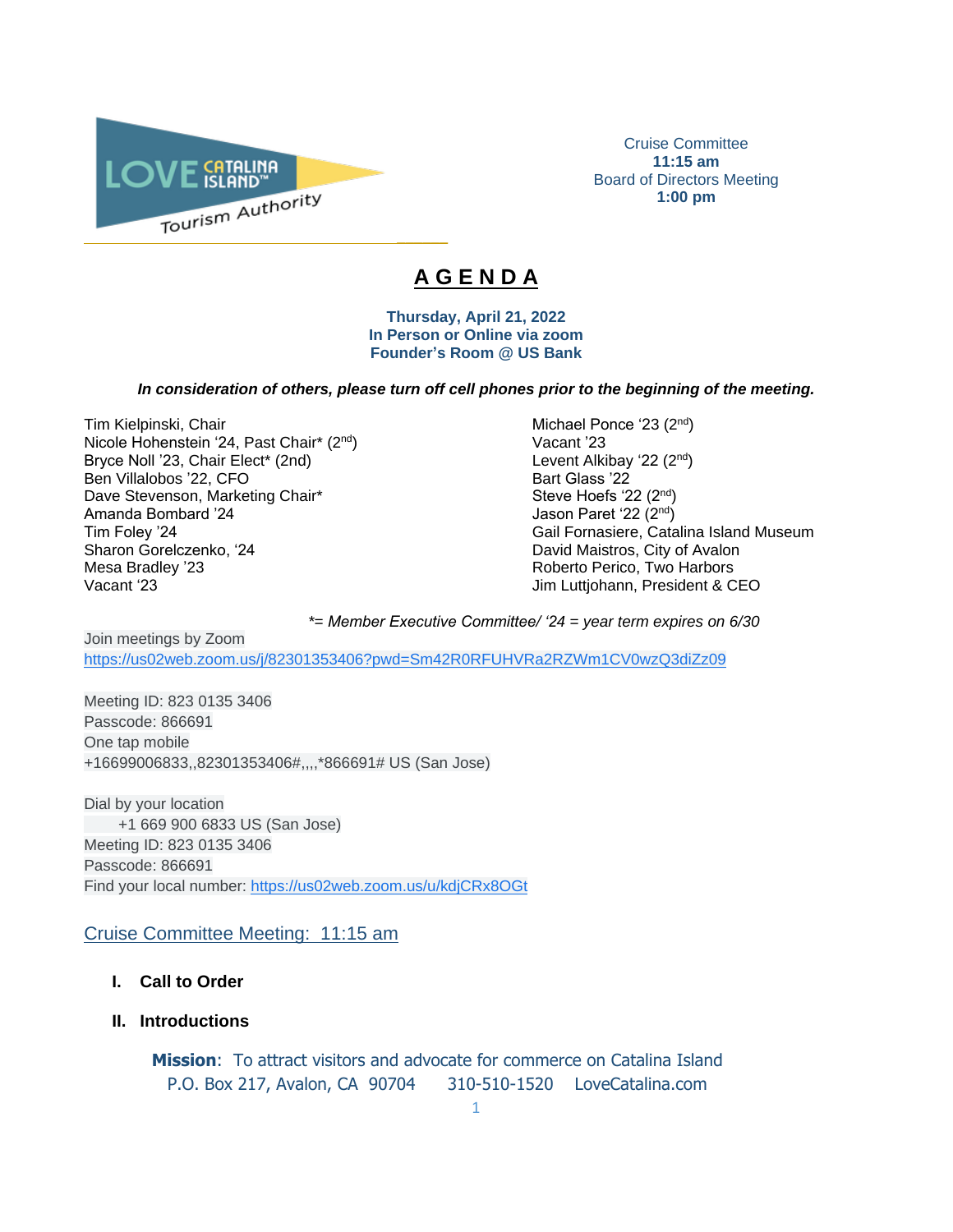## **III. Disney Wonder Inaugural Visit**

Plaque Ceremony PR/Unpaid Communications Social Media Merchant Feedback Seatrade Follow-up

# **IV. Industry Meetings and Events**

Seatrade Miami April 25-28, David Creigh Attending Cruise the West booth participant Cruise the West reception Travel Expense Sponsors offered banner d spaces and/or consumer newsletter placement Florida Caribbean Cruise Association-June 1-3, San Juan PR Registration open Delegates being sought, probable attendees below 1. Cinde Cassidy, David Creigh, Jim Luttjohann

# **V. Visitor Reporting**

Cruise Calls YTD Number of passengers by month Number of ships by month Wharfage Revenue by month Increased rate effective April 1

# **VI. Future Agenda Items**

#### **VII.Adjourn**

# Board Meeting 1:00 pm

**I. Call to Order** 

### **II. Introductions & Recognitions**

#### **III. Consent Item(s)**

Approve Minutes March 17, 2022\* Presentation of Financials—Ben Villalobos March 2022\*

# **IV. Report of the Chair—Tim Kielpinski** Call for Bylaws Review Committee members (adhoc) Call for Nominations for two vacant board seats (partial terms through June 2023)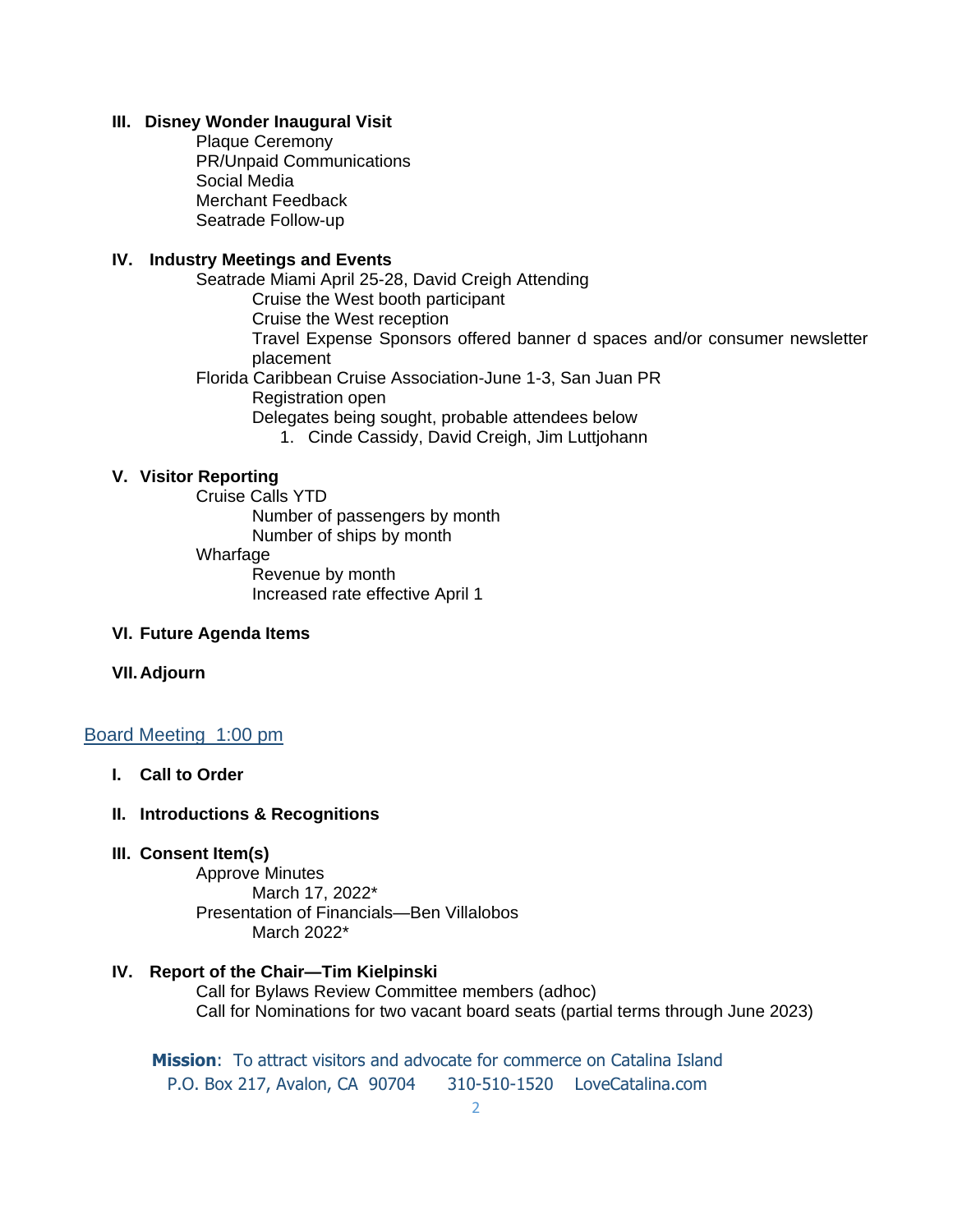#### **V. Nominating Committee Report**

Proposed Slate of Officers 2022/23\*

# **VI. President's Report\*—Jim Luttjohann**

#### **VII. Discussion & Possible Action Item(s)**

# **Request for allocation of \$16,925 future budget funds (2022/23) for website redesign**

Budget not spent YTD \$17,000 Simpleview Proposal \$33,925 Balance to next FY (6 month project) \$16,925 **Total estimate \$33,925**

#### **US Bank Lease Agreement**

No update at this time

# **Avalon City Council Candidates Forum**

Contacted Catalina Islander, under consideration

# **Marketing Report—Dave Stevenson**

Spring Campaign Update 2022 Rack card and Map update 2022 Visitor Guide mailings to Yacht Clubs

#### **Visitor & Member Services Report—Nicole Hohenstein**

New Members

- i. Diving Catalina\*
- ii. Catalina Jet Ski\*

#### **Events Report—Janet DeMyer**

White's Landing invasive plant removal April 14 Concert Series Mixers & Fixers Community Document Shredding, Drop Off April 26 Lodging Open House, May 4 Catalina Pride June 18 Meetings with merchants/venues Meetings with organizing committee July 4<sup>th</sup> fundraising letters and donation cans Annual Meeting and Installation of Officers/Directors July

### **Cruise Committee Report—Jim Luttjohann**

Update from Committee Meeting

# **VIII. Board & Member Updates**

### **IX. Future Agenda Items**